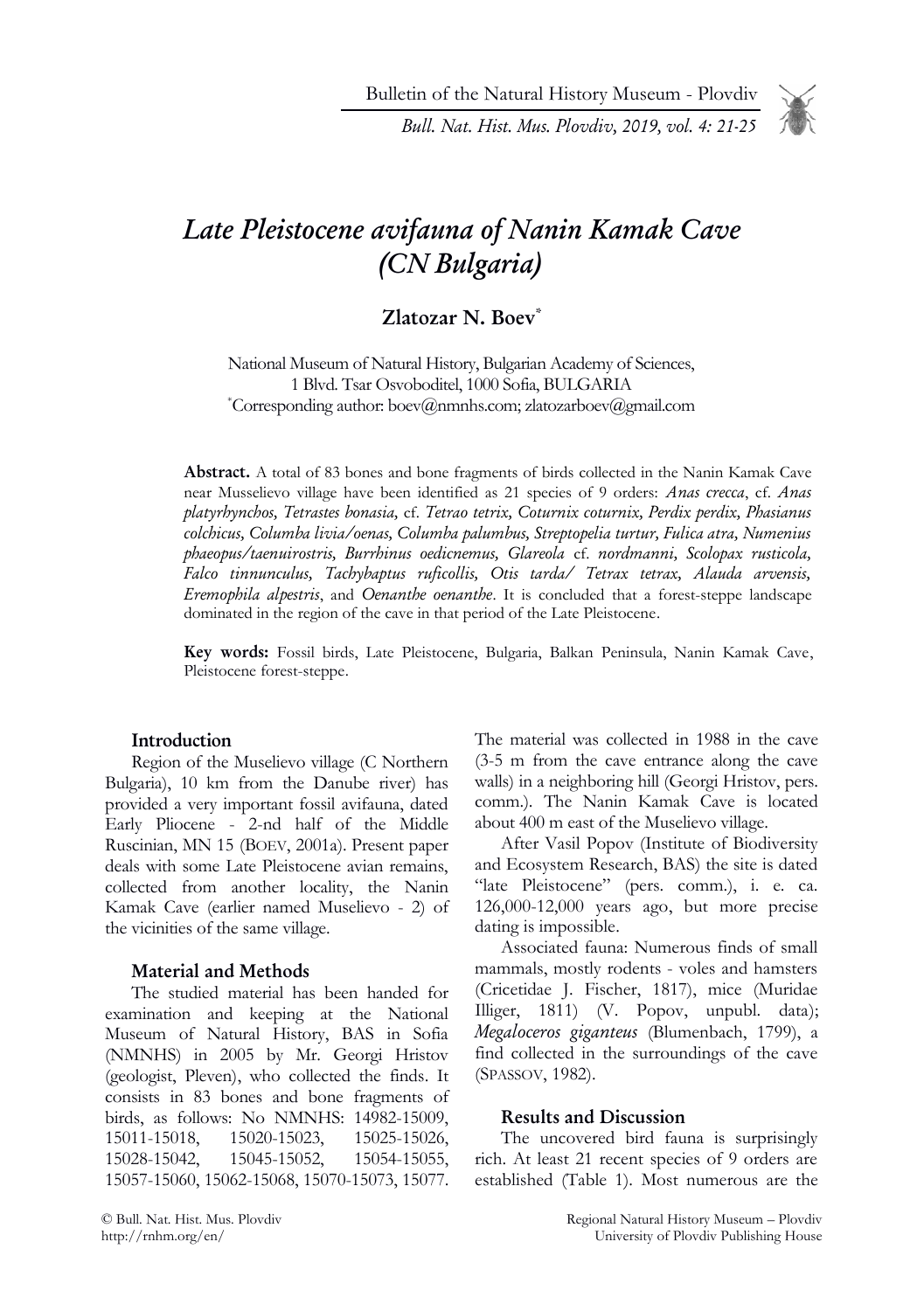finds of common quail (Coturnix coturnix (Linnaeus, 1758)) and European turtle dove (Streptopelia turtur (Linnaeus, 1758)). They comprise over 37 percent of the finds.

## Birds of grass openland habitats

Numenius phaeopus (Linnaeus, 1758) or N. taenuirostris Vieillot, 1817. The whimbrel is a small curlew (body length of 37-47 cm; wingspan of 75-90 cm). The slender-billed curlew is slightly smaller (36-41 cm and 77-88 cm resp.; CRAMP, 1983). The compered specimen NMNHS 15072 is also slightly smaller than a recent specimen of  $N$ . phaeopus in the collection of the NMNHS. The

fragmentariness of the find excludes more detailed identification. Both species are not numerous in the Pleistocene record.

Glareola cf. nodmanni Fischer von Waldheim, 1842. The compared measurement (tarsus length) from the Nanin Kamak Cave, the specimen NMNHS 14987, is 36.78, i. e. it lies within the range of Black-winged Pratincole (Table 2). Since we have no comparative material of G. normanni, because of high similarity of all bone and its metical differences we refer it to Black-winged pratincole. G. normanni is an unknown so far species in the Pleistocene record of the Palearctic (TYRBERG, 1998; 2008).

Table 1. Measurements of some of the Late Pleistocene avian finds from the Nanin Kamak Cave .

|                              | Collec-                                         |         |                                                           | Dimen-    |                        |  |  |
|------------------------------|-------------------------------------------------|---------|-----------------------------------------------------------|-----------|------------------------|--|--|
| <b>Species</b>               | Bone                                            | tion    | Measurement                                               | sion      | Note                   |  |  |
|                              |                                                 | No.     |                                                           | (mm)      |                        |  |  |
| <b>ANSERIIFORMES</b>         |                                                 |         |                                                           |           |                        |  |  |
| Anas crecca                  | coracoid dex.                                   |         | 14990 maximal total length                                | ca. 34.18 |                        |  |  |
| cf. Anas platyrhynchos       | phallanx 1 dig. 3 pedis dex. 14984 total length |         |                                                           | 21.3      |                        |  |  |
|                              |                                                 |         | <b>GALLIFORMES</b>                                        |           |                        |  |  |
|                              | coracoid dex. prox.                             |         | 15001 width of f. a. scapularis                           | 5.20      |                        |  |  |
|                              | sternum – crista sterni, $14982$                |         | frontal thickness of crista sterni                        |           |                        |  |  |
|                              | cranial part                                    |         | in the middle                                             | 4.21      |                        |  |  |
| Tetrastes honasia            | sternum – crista sterni, $15008$                |         |                                                           |           |                        |  |  |
|                              | cranial part                                    |         |                                                           |           |                        |  |  |
|                              |                                                 |         | mandibula sin. $porx - pars$ 15009 width of articular end |           |                        |  |  |
|                              | articularis                                     |         |                                                           | 9.00      |                        |  |  |
|                              | sternum – crista sterni, $15000$                |         | thicknes of crista sterni at the                          |           |                        |  |  |
|                              | medial part                                     |         | <b>base</b>                                               | 0.50      |                        |  |  |
|                              | ulna sin.                                       |         | 14994 width of distal epiphysis                           |           | 5.95 sligthly (1/8)    |  |  |
|                              |                                                 |         |                                                           |           | shorther than          |  |  |
| cf. <i>Tetrastes bonasia</i> |                                                 |         |                                                           |           | Lagopus lagopus        |  |  |
|                              |                                                 |         | length of facies<br>articularis                           |           |                        |  |  |
|                              | coracoid sin. dex. prox.                        | 14998   | sternalis                                                 | 9.70      |                        |  |  |
|                              | $costa sin. - ?5-6$                             |         | 14999 width of articular vertebral end                    | 10.8      |                        |  |  |
| cf. Tetrao tetrix            | coracoid dex.dist.                              |         | 15059 width of proc. acocoracoideus                       | 6.74      |                        |  |  |
|                              | ulna dex.                                       |         | 15014 width of distal epiphysis                           | 3.10      |                        |  |  |
|                              | tbt. sin.                                       |         | 15003 width of proximal epiphysis                         | 4.80      |                        |  |  |
|                              | tmt dex. prox.                                  |         | 15052 width of proximal epiphysis                         | 4.54      |                        |  |  |
|                              | tmt dex. dist.                                  |         | 15020 thickness of tr. metatarsalis 3                     | 2.95      |                        |  |  |
|                              | humerus sin. prox.                              |         | 15040 thicknes of caput humeri                            |           | 3.50 caput humeri      |  |  |
|                              | scapula dex. prox.                              |         | 15051 width of f. a. humeralis                            | 2.45      |                        |  |  |
|                              | tbt dex. dist.                                  |         | 15022 minimal thickness of diaphysis                      |           | 1.95 without epiphysis |  |  |
|                              | femur sin. dist.                                |         | 15028 width of distal epiphysis                           | 5.45      |                        |  |  |
| Coturnix coturnix            | coracoid sin. dist.                             |         | 15034 width of f. a. scapularis                           | 1.90      |                        |  |  |
|                              | tmt dex.                                        |         | 15062 width of proximal diaphysis                         | 4.30      |                        |  |  |
|                              | tmt sin.                                        |         | 15031 width of distal epiphysis                           | 4.80      |                        |  |  |
|                              | synsacrum                                       | corpora | 15054 total length                                        | 21.20     |                        |  |  |
|                              | vertebrorum                                     |         |                                                           |           |                        |  |  |
|                              | femur dex.                                      |         | 15066 width of proximal diaphysis                         | 5.75      |                        |  |  |
|                              | femur sin.<br>synsacrum                         |         | 15067 width of distal diaphysis                           | 4.95      |                        |  |  |
|                              | vertebrorum                                     | corpora | 15046 total length                                        | 25.00     |                        |  |  |
|                              | coracoid dex.                                   |         | 15026 maximal total length                                | 21.3      |                        |  |  |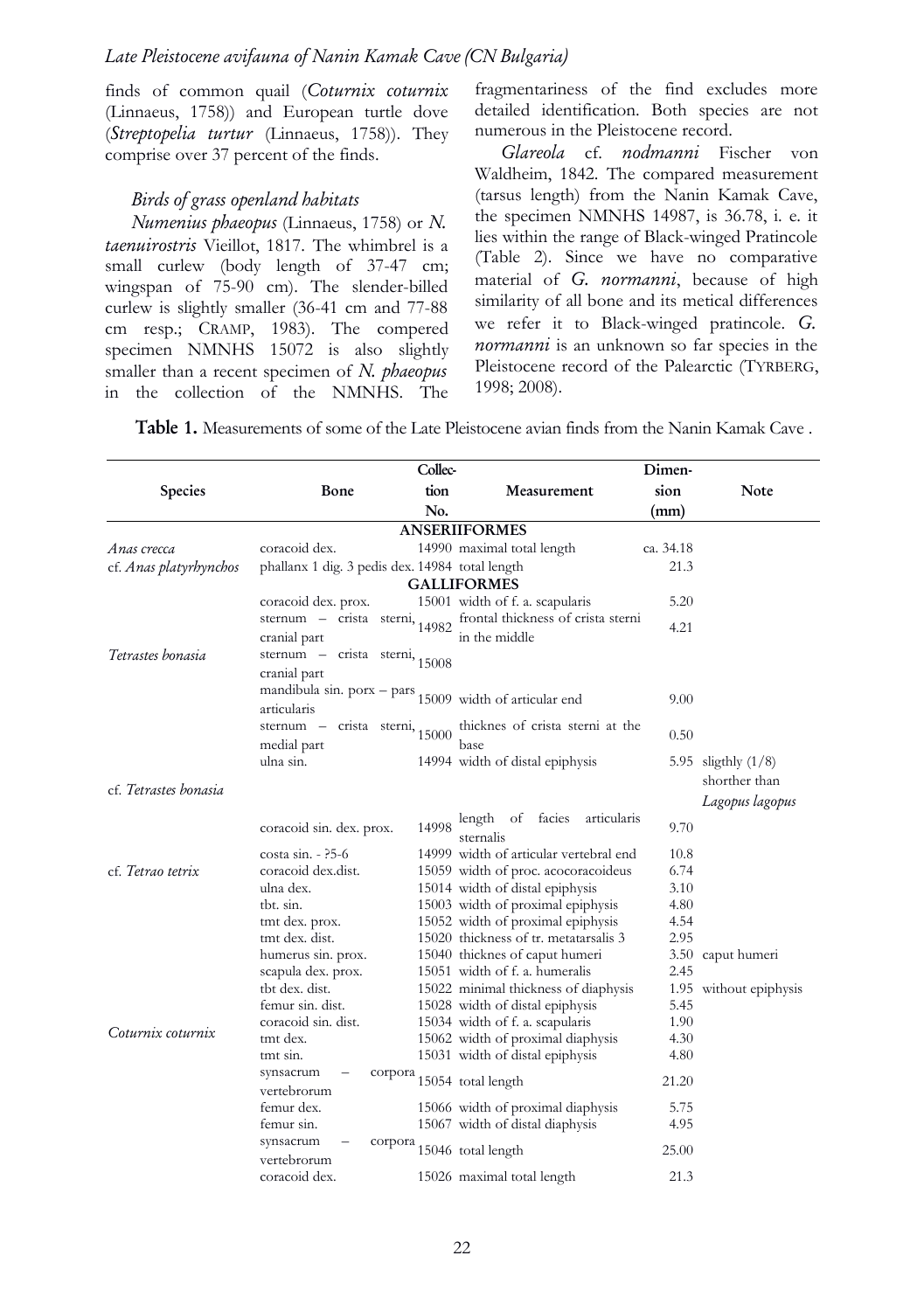|                             | synsacrum                                                   |             | $\operatorname{corpora}$ 15002 total length              | 27.35       |                                         |
|-----------------------------|-------------------------------------------------------------|-------------|----------------------------------------------------------|-------------|-----------------------------------------|
|                             | vertebrorum                                                 |             |                                                          |             |                                         |
|                             | tmt sin.                                                    |             | 15016 width of distal epiphysis                          | 4.90        |                                         |
|                             | tbt dex. prox.                                              |             | 14991 width of proximal epiphysis                        | 2.16        |                                         |
|                             | tbt dex.                                                    |             | 15004 width of distal epiphysis                          | 4.40        |                                         |
|                             | sternum - crista sterni                                     | 15058       | frontal thickness of crista sterni<br>in the middle      |             |                                         |
| Perdix perdix               | scapula dex. prox.                                          | 15047       | width<br>facies<br>of<br>articularis<br>humeralis        | 4.26        |                                         |
|                             | tmt sin. dist.                                              |             | 15064 width of distal epiphysis                          | 7.97        |                                         |
| cf. Perdix perdix           | vertebra cervicalis xx                                      |             | 15070 width of caudal end                                | 7.60        |                                         |
|                             | ulna dex.                                                   | 15068 total |                                                          | 69.00       |                                         |
| Phasianus colchicus         | Radius dex. prox.                                           |             | 15060 maximal<br>width<br>οf<br>prox.<br>epiphysis       | 5.10        |                                         |
|                             | humerus dex. prox.                                          |             | 15071 width of proximal end                              | 17.85       |                                         |
|                             | scapula dex. prox.                                          |             | 15063 width of f. a. humeralis                           | 5.00        |                                         |
|                             | vertebra cervicalis xx                                      |             | 15007 width of cranial end                               | 12.55       |                                         |
| cf. Phasianus colchicus     | phalanx 3 dig. 2 pedis dex. 15029 total length              |             |                                                          | 12.20       |                                         |
|                             | os frontale dex.                                            |             | 15065 minimal width                                      | $5.25$ juv. |                                         |
| Phasianidae gen. indet.     | vertebra cervicalis xx                                      |             | 15073 width of proximal end                              | 11.89       |                                         |
|                             | vertebra cervicalis 6                                       |             | 14983 width of proximal end                              | 13.5        |                                         |
|                             | scapula sin. dist.                                          |             | 15077 width in the middle                                | 6.05        |                                         |
|                             | tbt                                                         |             | 15035 thickness in the middle                            | 5.09        | splinter of medial<br>part of diaphysis |
|                             | humerus sin. prox.                                          |             | 15039 thickness of caput humeri                          |             | 6.16 caput humeri,                      |
| cf. Phasianidae gen. indet. |                                                             |             |                                                          |             | splinter; raptor claw<br>hole           |
|                             | vertebra cervicalis xx                                      |             | 15041 width of f. a. caudalis                            |             | 4.40 splinter                           |
|                             | phalanx 1 dig. 1 pedis sin. 15030 total length              |             |                                                          | 17.10       |                                         |
|                             | phalanx dig. pedis                                          |             | 15045 total length                                       | $8.65$ juv. |                                         |
|                             | phalanx 1 dig. 1 pedis sin. 15037 total length              |             |                                                          | 15.35       |                                         |
|                             | phalanx 3 dig. 4 pedis dex. 15036 total length              |             |                                                          | 10.9        |                                         |
|                             |                                                             |             | <b>COLUMBIFORMES</b>                                     |             |                                         |
| Columba livia/oenas         | cmc sin.                                                    |             | 15018 total length                                       |             | 33.20 slightly slender than<br>C. livia |
|                             | tbt sin. dist.                                              |             | 15025 width of distal epiphysis                          | 6.95        |                                         |
|                             | scapula dex. prox.                                          |             | 15032 width of f. a. scapularis                          | $4.90$ juv. |                                         |
| Columba palumbus            | cmc dex. prox.                                              |             | 15006 thickness of trochlea carpalis                     | 5.40        |                                         |
|                             | humerus dex.                                                |             | 15013 total length                                       | 35.55       |                                         |
|                             | radius dex.                                                 |             | 15023 total length                                       | 30.10 juv.  |                                         |
|                             | humerus sin. prox.                                          |             | 14997 thickness od caput humeri                          | 2.95        |                                         |
|                             | cmc sin.                                                    |             | 15049 total length                                       | 24.90       |                                         |
| Streptopelia turtur         | tmt sin.                                                    |             | width<br>$15038$ maximal<br>οf<br>distal<br>epiphysis    | 5.36        |                                         |
|                             | tmt sin.                                                    |             | 14996 width of proximal epiphysis                        | 5.15        |                                         |
|                             | tmt dex.                                                    |             | 14989 total length                                       | 21.80       |                                         |
|                             |                                                             |             |                                                          |             | 2.30 without diaphyses                  |
|                             | tbt sin.                                                    |             | 14992 minimal thicknes of diaphysis                      |             |                                         |
|                             | ulna dex.                                                   |             | 14985 width of distal epiphysis                          | 4.70        |                                         |
|                             | phalanx prox. dig. maj. sin. 15015 dorsal total length      |             |                                                          | 11.45       |                                         |
|                             | radius dex.                                                 |             | 14995 minimal thicknes of diaphysis<br><b>GRUIFORMES</b> | 1.5         |                                         |
|                             |                                                             |             | width of<br>facies<br>articularis                        |             |                                         |
| Fulica atra                 | scapula sin.                                                | 14986       | humeralis                                                | 4.45        |                                         |
|                             |                                                             |             | <b>CHARADRIIFORMES</b>                                   |             |                                         |
| Numenius                    | mandibula<br>dex.                                           |             | 15072 width of articular end                             |             | 5.6 slightly smaller than               |
| phaeopus/taenuirostris      | pars articularis                                            |             |                                                          |             | N. phaeopus                             |
| Burrhinus oedicnemus        |                                                             |             |                                                          | 18.45       |                                         |
|                             | phalanx prox. dig. maj. sin. 15017 total length<br>tmt sin. |             |                                                          |             |                                         |
|                             |                                                             |             | 14987 width of distal epiphysis                          |             | 4.20 slightly $(1/15)$ longer           |
| Glareola cf. nordmanni      |                                                             |             |                                                          |             | than G. pratincola                      |
|                             |                                                             |             | total length                                             | 36.78       |                                         |
| Scolopax rusticola          | cmc dex. prox.                                              |             | 14993 thickness of trochlea carpalis                     | 3.80        |                                         |
|                             |                                                             |             | <b>FALCONIFORMES</b>                                     |             |                                         |
| Falco tinnunculus           | cmc dex.                                                    |             | 15005 total length<br><b>PODICIPEDIFORMES</b>            | 34.90       |                                         |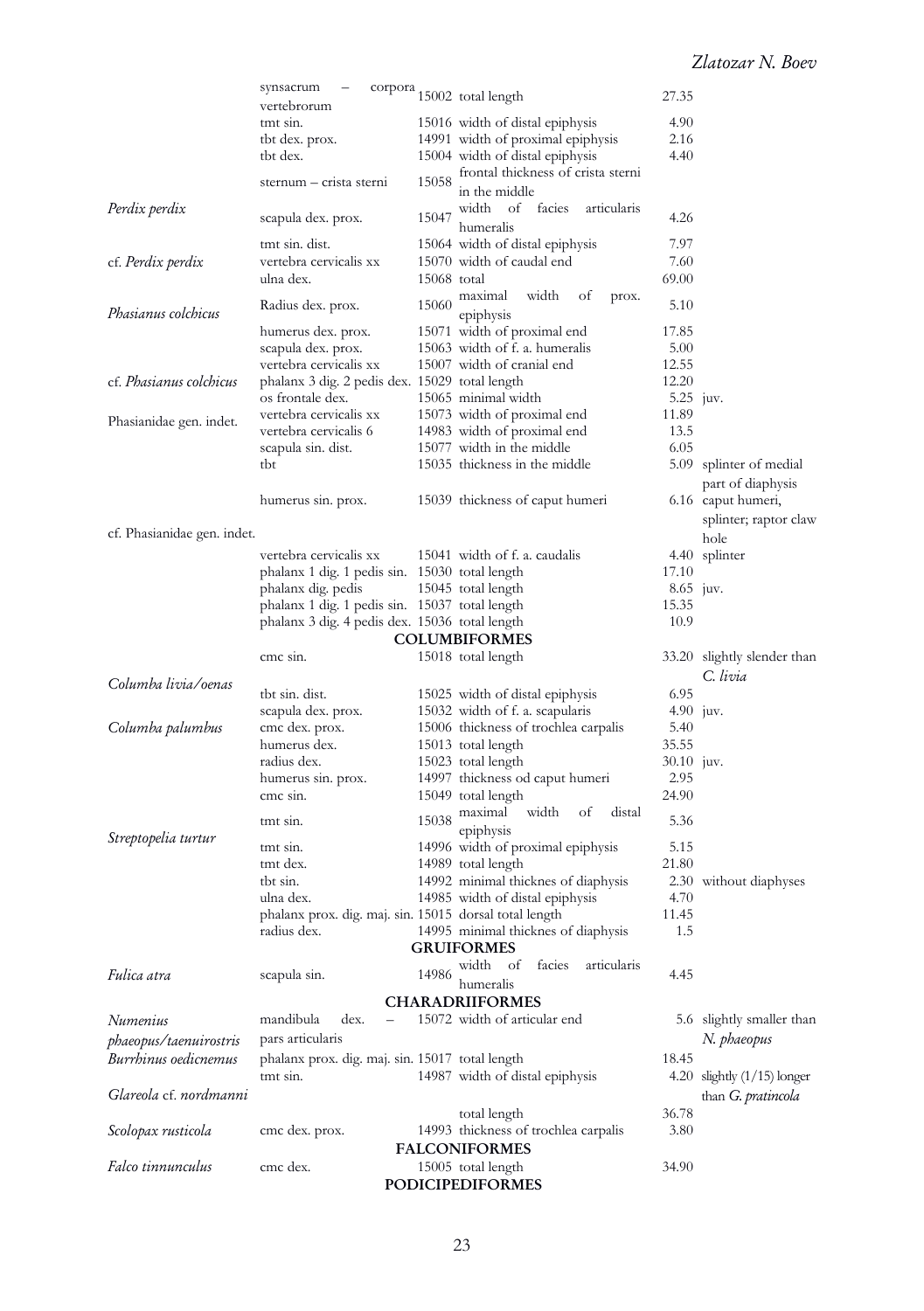### Late Pleistocene avifauna of Nanin Kamak Cave (CN Bulgaria)

| Tachybaptus ruficollis | cmc sin.                                                                              | 15050 total length                  | 23.40 |               |
|------------------------|---------------------------------------------------------------------------------------|-------------------------------------|-------|---------------|
|                        |                                                                                       | <b>OTIDIFORMES</b>                  |       |               |
|                        | Otis tarda/Tetrax tetrax phalanx 1 dig. 3 pedis dex. 15057 width of facies art. dist. |                                     | 6.02  |               |
| Aves ordo indet.       | vertebra cervicalis xx                                                                | 15011 frontal height                |       | 6.42 splinter |
|                        | vertebra lumbalis 1                                                                   | 15033 width of f. a. caudalis       | 3.65  |               |
|                        | vertebra cervicalis 3                                                                 | 14988 width of proximal end         | 8.19  |               |
|                        |                                                                                       | <b>PASSERIFORMES</b>                |       |               |
| Alauda arvensis        | tht sin.                                                                              | 15042 width of distal epipysis      | 2.85  |               |
| Eremophila alpestris   | ulna dex.                                                                             | 15021 total length                  | 29.25 |               |
| Oenanthe oenanthe      | humerus dex.                                                                          | 15048 maximal total length          | 19.26 |               |
| Turdus iliacus         | tmt dex.                                                                              | 15012 total length                  | 32.10 |               |
|                        | tmt dex.                                                                              | 15055 total width of tr. m. 3 and 4 | 2.59  |               |
| Total: 83 bone finds   |                                                                                       |                                     |       |               |

Table 2. Comparison of the tarsus length (mm) in Glareola pratincola and G. nordmanni (after CRAMP, 1983).

| Tarsus length |          | Glareola pratincola |          | Glareola normnanni | <b>NMNHS 14987</b> |
|---------------|----------|---------------------|----------|--------------------|--------------------|
|               | males    | females             | males    | females            |                    |
| Mean          | 32.2(16) | 31.1(13)            | 38.6(14) | 36.2(11)           | 36.78              |
| Range         | 31-34    | 28-32               | $37-40$  | 35-37              |                    |

Burrhinus oedicnemus (Linnaeus, 1758). B. oedicnemus is known from middle to late Pleistocene of Azerbaijan, France, Spain (TYRBERG, 1998) and Italy (TYRBERG, 2008). Bulgaria is the  $5<sup>th</sup>$ country with the species fossil record.

#### Other grass openland species

Coturnix coturnix, Perdix perdix, Streptopelia turtur, Otis tarda/ Tetrax tetrax, and Alauda arvensis. These species were widely recorded throughout all Palearctic, including on the Balkan Peninsula (TYRBERG, 1998; 2008).

#### Bird of woodland habitats

This group was represented by six species at least in the cave deposits: Tetrastes bonasia, cf. Tetrao tetrix, Phasianus colchicus, Columba palumbus, Scolopax rusticola, and Turdus iliacus (Table 1). At present they inhabit both coniferous, mixed and broad-leaf forest.

#### Birds of aquatic habitats

Six species at least have been found in the cave: Anas crecca, cf. Anas platyrhynchos, Fulica atra, Tachybaptus ruficollis, Numenius phaeopus/taenuirostris, and Glareola cf. nordmanni (Table 1). The aquatic habitats are represented at present too. The Osam River flows in the Danube River in the region of the site.

#### Birds of rocky habitats

Five (four) species at least have been found in the cave deposits: Columba livia/oenas, Falco tinnunculus, Burrhinus oedicnemus, Eremophila alpestris, and Oenanthe oenanthe (Table 1). Various rocky habitats are still represented in the cave surroundings. The Eurasian thick-knee prefers dry grassland, stony shores, sand dunes, grass steppe, stony, sand or clay plains, and sand or stony landscapes (HARRISON, 1982).

#### Paleoenvoronmental reconstruction

SPASSOV (1982) cites a paleobotanical research of E. Bozhilova (unpubl. data), confirming the presence of forest-steppe vegetation in the late Pleistocene in the region. This corresponds to the relative share of the most common birds among the collected bone remains - Coturnix coturnix (20) and Streptopelia turtur (11), followed by Tetrastes bonasia (4(8)), Perdix perdix (3(4)) and Phasianus colchicus (4). The forest-steppe landscape has been widely established for many regions in the Northern Bulgaria in the vicinities of the avian localities in the Late Pleistocene (BOEV, 2001b).

#### Acknowledgements

The author thanks Mr. Georgi Hristov for the handed avian fossil material for examination.

## References

BOEV Z. 2001a. Early Pliocene avifauna of Muselievo (C Northern Bulgaria). Acta zoologica cracoviensia, 44(1): 37-52.